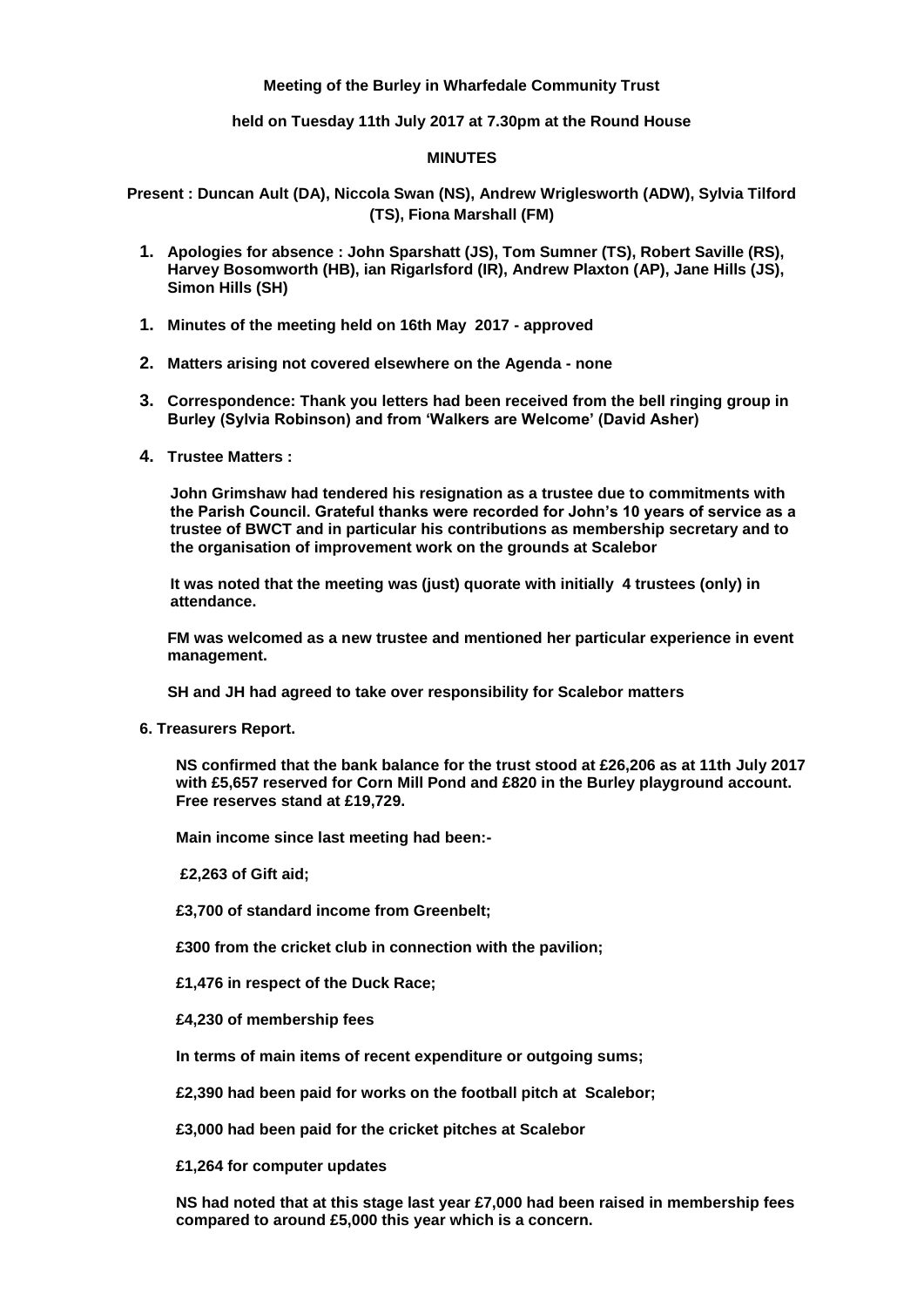**7. Library update**

**BWCT is funding a notice board in the building. The library also now features on the village website.**

- **8. Scalebor Park:** 
	- **a. Pavilion : The football club (Burley Trojans) are still to do some work on the pavilion floor. NS to organise the rent invoice of £1,200 for October. £300 is also due from the cricket club. TS is to carry out extensive woodwork repairs and painting of two sides of the pavilion at an overall cost of £600.**
	- **b. Grounds and Pitches: Sanding and slitting of the the football pitches had taken place. The cricket 'all weather' pitch is now being used and has been well received by the juniors.**
	- **c. Greenbelt and woodland: arrangements with Greenbelt have two years to run on the present contract. BWCT were unsuccessful in securing the contract for the additional area of land which may have been due to a mismatch with the specification for the job. Agreed that the maintenance of this area is checked.**

#### **8. Burley Playground update**

 **Phase 1 of the work has been completed, save for some drainage work. Phase 2 which includes the installing of a zip wire and adult fitness equipment is to be progressed in January 2018. It is planned to repeat the previous matched funding exercise. There is currently £820 held in the bank.**

### **9. Marketing:**

 **A sub committee meeting to be attended by IR, RS and HB is to take place shortly, in particular to discuss actions around the summer festival.**

 **ST asked for more notice in relation to distribution of membership leaflets and that the 'rounds' allocated should be smaller.**

 **NS suggested that emails are used to promote BWCT's achievements and membership**

 **Noted that the Duck Race had been well covered in the Ilkley Gazette.b**

**10 Membership**

**It was confirmed that 510 members are registered to date. Reminders are to be issued to those who had not yet renewed (thought to be around 370), though the register is to be checked first for members who may have passed away in the last few months. FM was keen to take responsibility for membership, though agreed that the handover would be planned for October once DA and Malcom Fisher had ensured that the new system was up and running.**

#### **11 Burley website and forum**

**BWCT is now a specific 'drop down' item on the menu of the village website.**

 **12 Christmas Lights:** 

**The 'switch on' will take place on the 2nd of December.** 

**TS had mentioned previously that 10 circuit breakers at £60 per unit were needed at a cost of £60 per unit and this was agreed. TS to be consulted and asked to confirm overall budget. It will be suggested that the light arrangements be kept relatively simple.**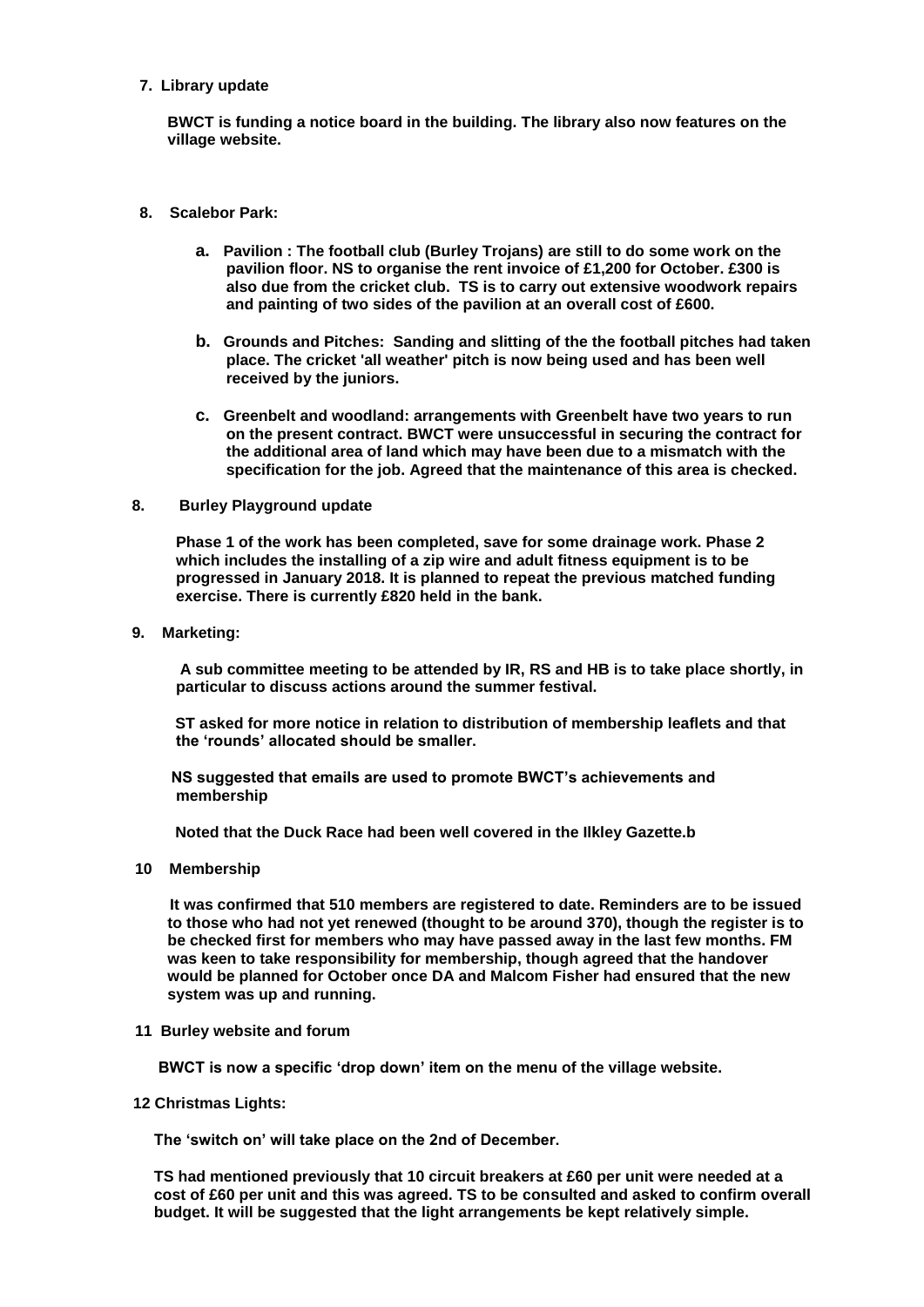**Co-op have offered a sum of £600 (plus VAT) to run a Christmas lights competition with local schools and for two new displays.**

**BADCOT will run the Christmas market again and it was agreed that the organisation should receive more coverage in the publicity. DA to pursue pubs for a better contribution to the event.**

**13. Duck race**

**The event had been a success with £1,376 raised for BWCT.**

**The usual Teas in the park had taken place and combined with their ticket sales the Guides had raised £1,900. The scouts had also benefitted.**

**The police had been present at the A65 crossing. Health and safety aspects (see 22 below) to be discussed with JH.**

 **14. The Round House:** 

**BWCT to carry out internal repairs on window openings.**

**Some better co-ordination is needed between BPC and the Burley gardeners in relation to agreed works. Discussion also needed in relation to remaining works to the garden areas.**

 **15. Pudding Tree Garden/Jubilee Garden** 

**Three copies of the new 10 year lease were signed.**

**It was suggested that an event is considered to celebrate the naming of the Pudding Tree Garden. All to think of ideas.**

 **16. Hanging Baskets and Tubs:** 

**These are all now on display. The cost has been £270 plus £800 in watering costs. BPS have contributed £900.**

 **17. Fountain of Life**

**Nothing to report other than signage to be put up to prevent parking.**

**18. Corn mill pond**

 **Nothing to report, other than that the weeds are growing fast.**

**19. War memorial and flower tubs.**

**The contractor has completed the work on the memorial. New tubs have been put around the memorial which BPC had purchased and with flowers arranged by children from Ghyll Royd school in a joint venture with BWCT.**

**20. BWCT: ideas for 2017 and assistance to other village organisations.**

**It was suggested that assistance was given in respect of the skate park and that there should be renewed focus on and greater consultation with the younger people in the village, possibly with such a consultation being a specific project.**

**NS confirmed a request for help from the local dementia group. There had been initial funding and support from elsewhere but more was needed for training of staff and to assist in developing a website. A sum of £500 was agreed (NS excusing herself from any vote, but the other trustees, now including FM, in agreement).**